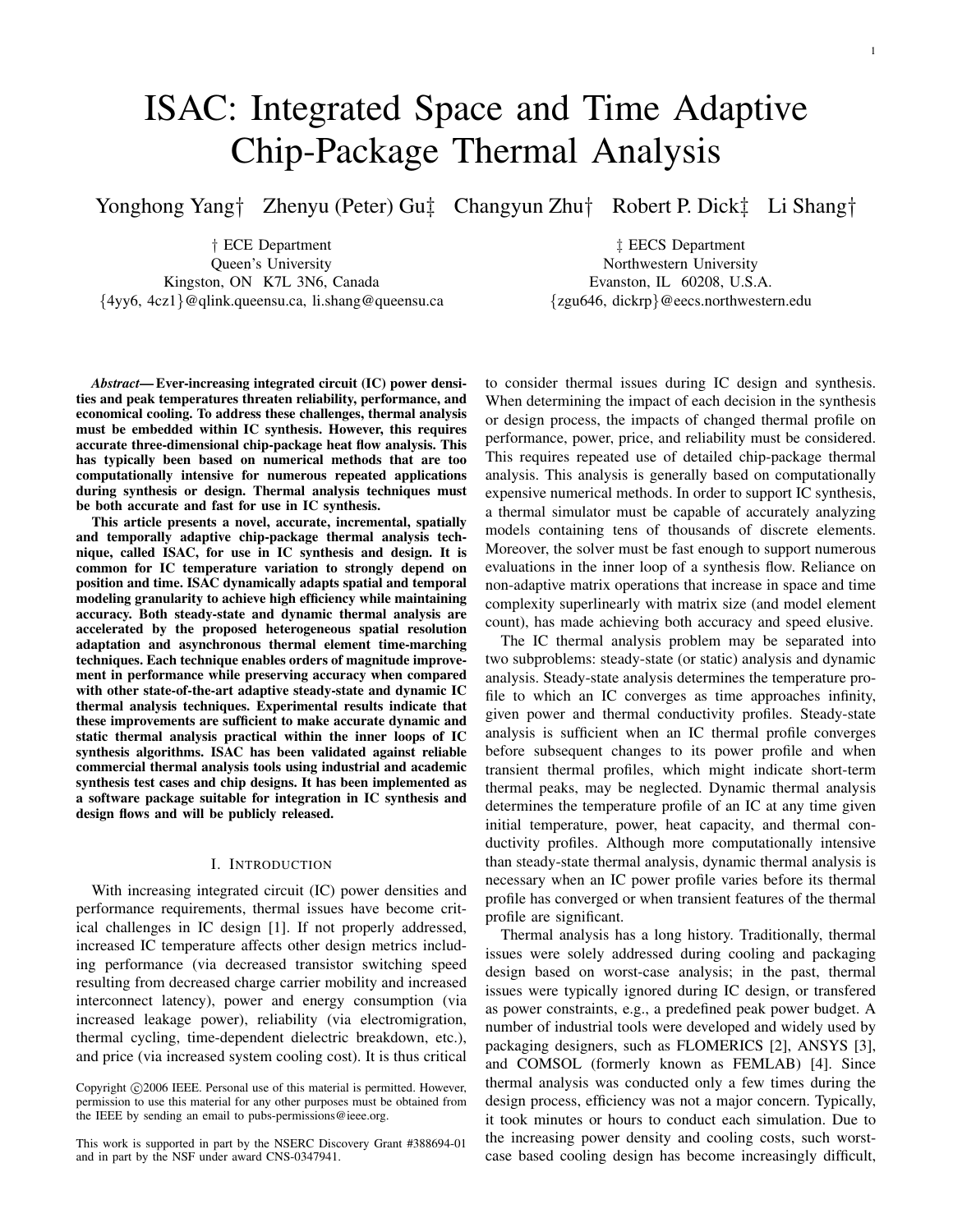if not infeasible. Researchers started addressing thermal issues during IC design, for which both the efficiency and accuracy of thermal analysis are critical. Recently, Skadron et al. developed a steady-state and dynamic thermal analysis tools, called HotSpot, for microarchitectural evaluation [5]. In HotSpot, matrix operations are based on LU decomposition. Therefore, only coarse-grained modeling is supported. In addition, neither the matrix techniques of the steadystate analysis tool nor the lock-step fourth-order Runge-Kutta time-marching technique used for dynamic analysis make use of spatial or asynchronous temporal adaptation; accuracy or performance suffer. Li et al. proposed a full-chip steady-state thermal analysis method [6]. In this work, matrix operations are handled using the multigrid method, which can efficiently support fine modeling granularity with a large number of grid elements. However, although the advantages of heterogeneous element discretization is noted, in this work, no systematic adaptation method is provided. Smy et al. proposed a quad-tree mesh refinement technique for thermal analysis [7] but did not consider local temporal adaptation. Zhan and Sapatnekar [8] proposed a steady-state thermal analysis method based on the Green's function formalism that was accelerated by using discrete cosine transforms and a look-up table. However, these methods [6]–[8] do not support dynamic thermal analysis. Liu et al. proposed a moment matching based thermal analysis method suitable for accelerating thermal analysis of coursegrained architectural models [9]. Numerical analysis techniques were also proposed to characterize the thermal profile of on-chip interconnect layers [10]–[12].

Existing IC thermal analysis tools are capable of providing either accuracy or speed, but not both. Accurate thermal analysis requires expensive computation for many elements in some regions, at some times. Conventional IC thermal analysis techniques ensure accuracy by choosing uniformly fine levels of detail across time and space, i.e., they use equivalent physical sizes or time step durations for all thermal elements. The large number of elements and time steps resulting from such techniques makes them computationally intensive and, therefore, impractical for use within IC synthesis. This article presents validated, synthesis-oriented IC thermal analysis techniques that differ from existing work by doing operation-by-operation dynamic adaptation of temporal and spatial resolution in order to dramatically reduce computational overhead without sacrificing accuracy. Experimental results indicate that the proposed spatial adaptation technique improves CPU time by  $21.64-690.00\times$  and that the temporal adaptation technique improves CPU time by 122.81–337.23×. Although much faster than conventional analysis techniques, the proposed techniques have been designed for accuracy even when this increases complexity and run time, e.g., by correctly modeling the dependence of thermal conductivity on temperature. These algorithms have been validated against COMSOL Multiphysics [4], a reliable commercial finite element physical process modeling package, and a high-resolution numerical spatially and temporally homogeneous simultaneous differential equation solver. Experimental results indicate that using existing thermal analysis techniques within the IC synthesis flow would increase CPU time by many orders of magnitude,



Fig. 1. Thermal-aware synthesis flow.

making it impractical to synthesize complex ICs. The proposed techniques make accurate dynamic and static thermal analysis practical within the inner loop of IC synthesis algorithms. They have been implemented as a software tool called ISAC, which will be publicly released [13].

This article is organized as follows. Section II gives a motivating example, which illustrates the need for fast and accurate thermal analysis during IC synthesis and suggests techniques to reach this goal. Section III describes the model, algorithms, and implementation of ISAC, the proposed steady-state and dynamic thermal analysis tool. Section IV presents experimental results validating ISAC and demonstrating the dramatic performance advantages resulting from spatial and temporal adaptation during thermal analysis. Section V presents conclusions and Section VI acknowledges helpful suggestions from colleagues.

# II. MOTIVATING EXAMPLES

In this section, we use a thermal-aware IC synthesis flow to demonstrate the challenges of fast and accurate IC thermal analysis. Figure 1 shows an integrated behavioral-level and physical-level IC synthesis system [14]. This synthesis system uses a simulated annealing algorithm to jointly optimize several design metrics, including performance, area, power consumption, and peak IC temperature. It conducts both behavioral-level and physical-level stochastic optimization moves, including scheduling, voltage assignment, resource binding, floorplanning, etc. An intermediate solution is generated after each optimization move. A detailed twodimensional active layer power profile is then reported based on the physical floorplan. Thermal analysis algorithms are invoked to guide optimization moves.

As illustrated by the example synthesis flow, for each intermediate solution, detailed thermal characterization requires full chip-package thermal modeling and analysis using computationally-intensive numerical methods. Figures 2 and 3 show a full chip-package thermal modeling example from an IBM IC design (see Section IV-A for more detail). The steadystate thermal profile of the active layer of the silicon die in conjunction with the top layer of the cooling package, shown in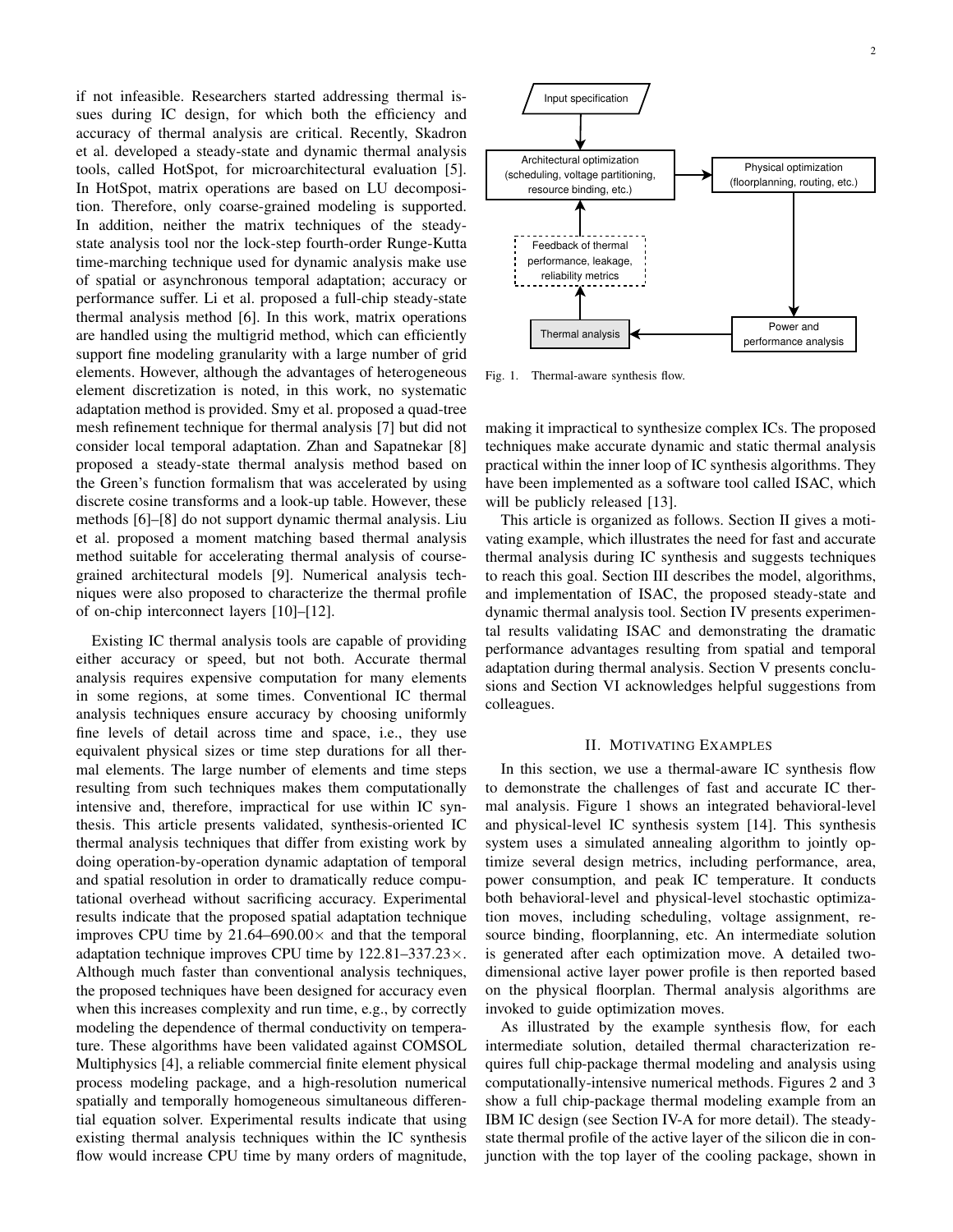

Fig. 2. Silicon chip and package.



Fig. 3. Temperature profile for active layer and heatsink.

Figure 3, were characterized using a multigrid thermal solver by partitioning the chip and the cooling package into 131,072 homogeneous thermal elements. Without spatial and temporal adaptation, the solver requires many seconds or minutes when run on a high-performance workstation. Compared to steadystate thermal modeling, characterizing IC dynamic thermal profile is even more time consuming. IC synthesis requires a large number of optimization steps; thermal modeling can easily become its performance bottleneck.

A key challenge in thermal-aware IC synthesis is the development of fast and accurate thermal analysis techniques. Fundamentally, IC thermal modeling is the simulation of heat transfer from heat producers (transistors and interconnect), through silicon die and cooling package, to the ambient environment. This process is modeled with partial differential equations. In order to approximate the solutions of these equations using numerical methods, finite discretization is used, i.e., an IC model is decomposed into numerous threedimensional elements. Adjacent elements interact via heat diffusion. Each element is sufficiently small to permit its temperature to be expressed as a difference equation that is a function of time, its material characteristics, its power dissipation, and the temperatures of its neighboring elements.

In an approach analogous to electric circuit analysis, thermal RC (or R) networks are constructed to perform dynamic (or steady-state) thermal analysis. Direct matrix operations, e.g., inversion, may be used for steady-state thermal analysis. However, the computational demand of this technique hinders its use within synthesis. Dynamic thermal analysis may be conducted by partitioning the simulation period into small time steps. The local times of all elements are then advanced, in lock-step, using transient temperature approximations yielded



Fig. 4. Inter-element thermal gradient distribution.

by difference equations. The computational complexity of dynamic thermal analysis is a function of the number of grid elements and time steps. Therefore, to improve the efficiency of thermal modeling, the key issue is to optimize the spatial and temporal modeling granularity, eliminating non-essential elements and stages.

There is a tension between accuracy and efficiency when choosing modeling granularity. Increasing modeling granularity reduces analysis complexity but may also decrease accuracy. Uniform temperature is assumed within each thermal element; intra-element thermal gradients are neglected. Therefore, increasing spatial modeling granularity naturally increases modeling errors. Similarly, increasing time step duration may result in failure to capture transient thermal fluctuation or may increase truncation error when the actual temperature functions of some elements are of higher order than the difference equations used to approximate them.

IC thermal profiles contain significant spatial and temporal variation due to the heterogeneity of thermal conductivity and heat capacity in different materials, as well as varying power profiles resulting from non-uniform functional unit activities, placements, and schedules. Figure 4 shows the inter-element thermal temperature difference distribution using homogeneous meshing of the example shown in Figure 3. The temperature differences between all pairs of adjacent thermal elements are considered. These values are normalized to the smallest value encountered for this example. This figure contains a wide distribution of temperature differences: heterogeneous spatial element discretization refinement based on temperature differences has the potential to improve performance without impacting accuracy.

For dynamic thermal simulation, the size of each thermal element's time steps should permit accurate approximation by the element difference equations. An IC may experience different thermal fluctuations at different locations. Therefore, the best time step durations for elements at different locations may vary. Figure 5 shows the maximum potential time step duration of each individual block based on local thermal variation. These values are normalized to the smallest maximum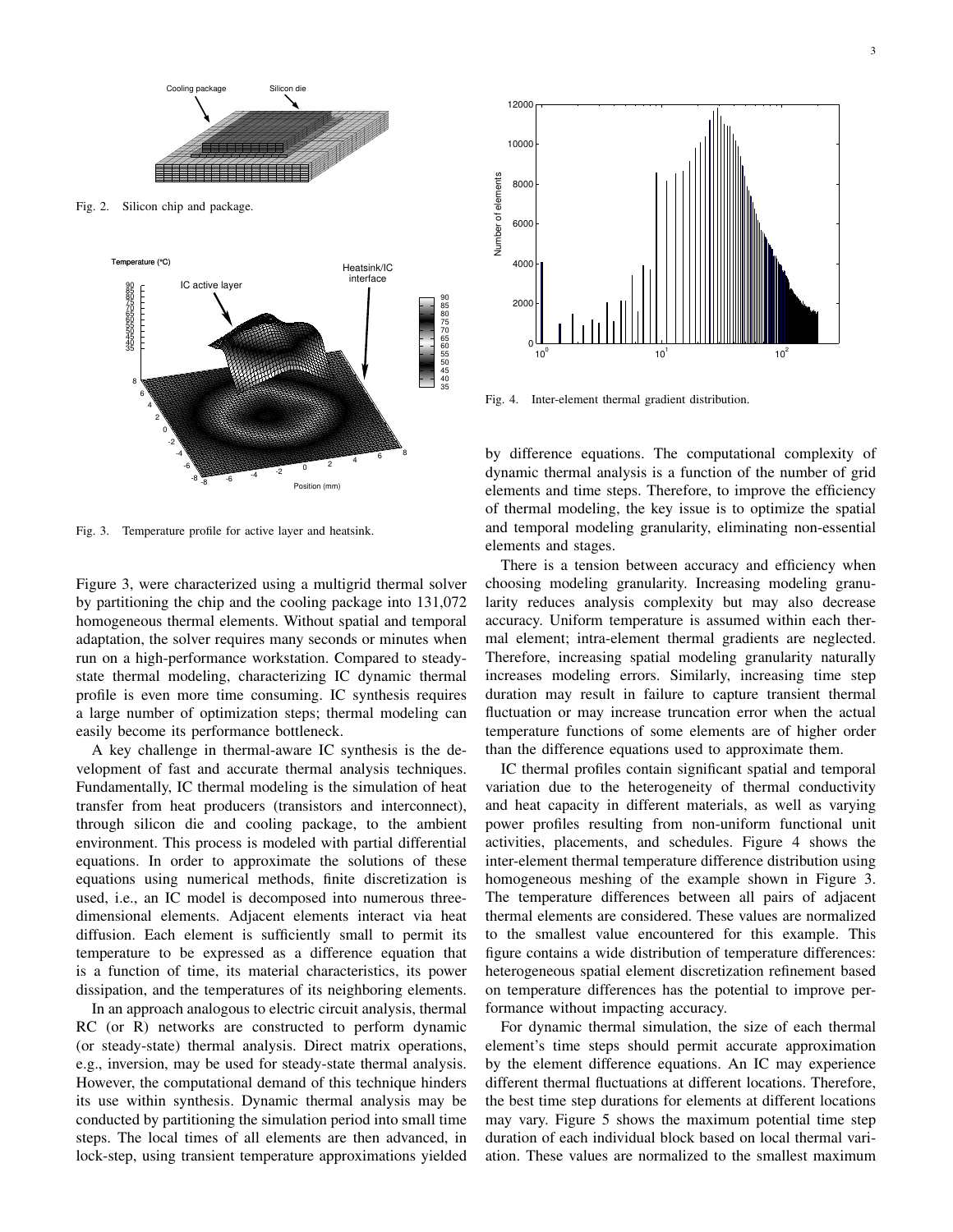

Fig. 5. Normalized maximum step size distribution.

potential time step duration of any block. Local adaptation of time step sizes has the potential to improve performance without degrading accuracy.

## III. THERMAL ANALYSIS MODEL AND ALGORITHMS

This section gives details on the proposed thermal analysis techniques. Section III-A defines the steady-state and dynamic IC thermal analysis problems. Section III-B gives an overview of the algorithms used by ISAC, the proposed thermal analysis tool. Section III-C gives an overview of multigrid analysis and describes the spatial adaptation techniques used by ISAC to accelerate analysis. Section III-D gives an overview of timemarching and describes the temporal adaptation techniques used by ISAC. Section III-E points out the accuracy benefits of considering the dependence of thermal conductivity upon temperature within a thermal model. Finally, Section III-F explains the interface between ISAC and an IC synthesis algorithm.

## *A. IC Thermal Analysis Problem Definition*

IC thermal analysis is the simulation of heat transfer through heterogeneous material among heat producers (e.g., transistors) and heat consumers (e.g., heat sinks attached to IC packages). Modeling thermal conduction is analogous to modeling electrical conduction, with thermal conductivity corresponding to electrical conductivity, power dissipation corresponding to electrical current, heat capacity corresponding to electrical capacitance, and temperature corresponding to voltage.

The equation governing heat diffusion via thermal conduction in an IC follows.

$$
\rho c \frac{\partial T(\vec{r},t)}{\partial t} = \nabla \cdot (k(\vec{r}) \nabla T(\vec{r},t)) + p(\vec{r},t)
$$
 (1)

subject to the boundary condition

$$
k(\vec{r},t)\frac{\partial T(\vec{r},t)}{\partial n_i} + h_i T(\vec{r},t) = f_i(\vec{r},t)
$$
 (2)

In Equation 1,  $\rho$  is the material density; c is the mass heat capacity;  $T(\vec{r}, t)$  and  $k(\vec{r})$  are the temperature and thermal conductivity of the material at position  $\vec{r}$  and time t; and  $p(\vec{r}, t)$  is the power density of the heat source. In Equation 2,  $n_i$  is the outward direction normal to the boundary surface i,  $h_i$  is the heat transfer coefficient; and  $f_i$  is an arbitrary function at the surface i. Note that, in reality, the thermal conductivity,  $k$ , also depends on temperature (see Section III-E). ISAC supports arbitrary heterogeneous three-dimensional thermal conduction models. For example, a model may be composed of a heat sink in a forced-air ambient environment, heat spreader, bulk silicon, active layer, and packaging material or any other geometry and combination of materials.

In order to do numerical thermal analysis, a seven point finite difference discretization method can be applied to the left and right side of Equation 1, i.e., the IC thermal behavior may be modeled by decomposing it into numerous rectangular parallelepipeds, which may be of non-uniform sizes and shapes. Adjacent elements interact via heat diffusion. Each element has a power dissipation, temperature, thermal capacitance, as well as a thermal resistance to adjacent elements. The discretized equation at an interior point of a grid element follows.

$$
\rho c V \frac{T_{i,j,l}^{m+1} - T_{i,j,l}^m}{\Delta t} = -2(G_x + G_y + G_z) T_{i,j,l}^m
$$
  
+  $G_x T_{i-1,j,l}^m + G_x T_{i+1,j,l}^m + G_y T_{i,j-1,l}^m + G_y T_{i,j+1,l}^m$   
+  $G_z T_{i,j,l-1}^m + G_z T_{i,j,l+1}^m + V p_{i,j,l}$  (3)

where  $i, j$ , and  $l$  are discrete offsets along the  $x, y$ , and  $z$ axes. Given that  $\Delta x$ ,  $\Delta y$ , and  $\Delta z$  are discretization steps along the x, y, and z axes,  $V = \Delta x \Delta y \Delta z$ .  $G_x$ ,  $G_y$  and  $G<sub>z</sub>$  are the thermal conductivities between adjacent elements. They are defined as follows:  $G_x = k\Delta y \Delta z / \Delta x$ ,  $G_y =$  $k\Delta x\Delta z/\Delta y$ , and  $G_z = k\Delta x\Delta y/\Delta z$ .  $\Delta t$  is the discretization step in time  $t$ .

For an IC chip-package design with  $N$  discretized elements, the thermal analysis problem can be described as follows.

$$
\mathbf{C}T(t)' + \mathbf{A}T(t) = Pu(t)
$$
 (4)

where the thermal capacitance matrix, C, is an  $[N \times N]$ diagonal matrix; the thermal conductivity matrix, A, is an  $[N \times N]$  sparse matrix;  $T(t)$  and  $P(t)$  are  $[N \times 1]$  temperature and power vectors; and  $u(t)$  is the time step function. For steady-state analysis, the left term in Equation 4 expressing temperature variation as function of time,  $t$ , is dropped. For either the dynamic or steady-state version of the problem, although direct solutions are theoretically possible, the computational expense is too high for use on high-resolution thermal models.

# *B. ISAC Overview*

Figure 6 gives an overview of ISAC, our proposed incremental, space and time adaptive, chip-package thermal analysis tool. When used for steady-state thermal analysis, it takes, as input, a three-dimensional chip and package thermal conductivity profile, as well as a power dissipation profile. A multigrid incremental solver is used to progressively refine thermal element discretization to rapidly produce a temperature profile.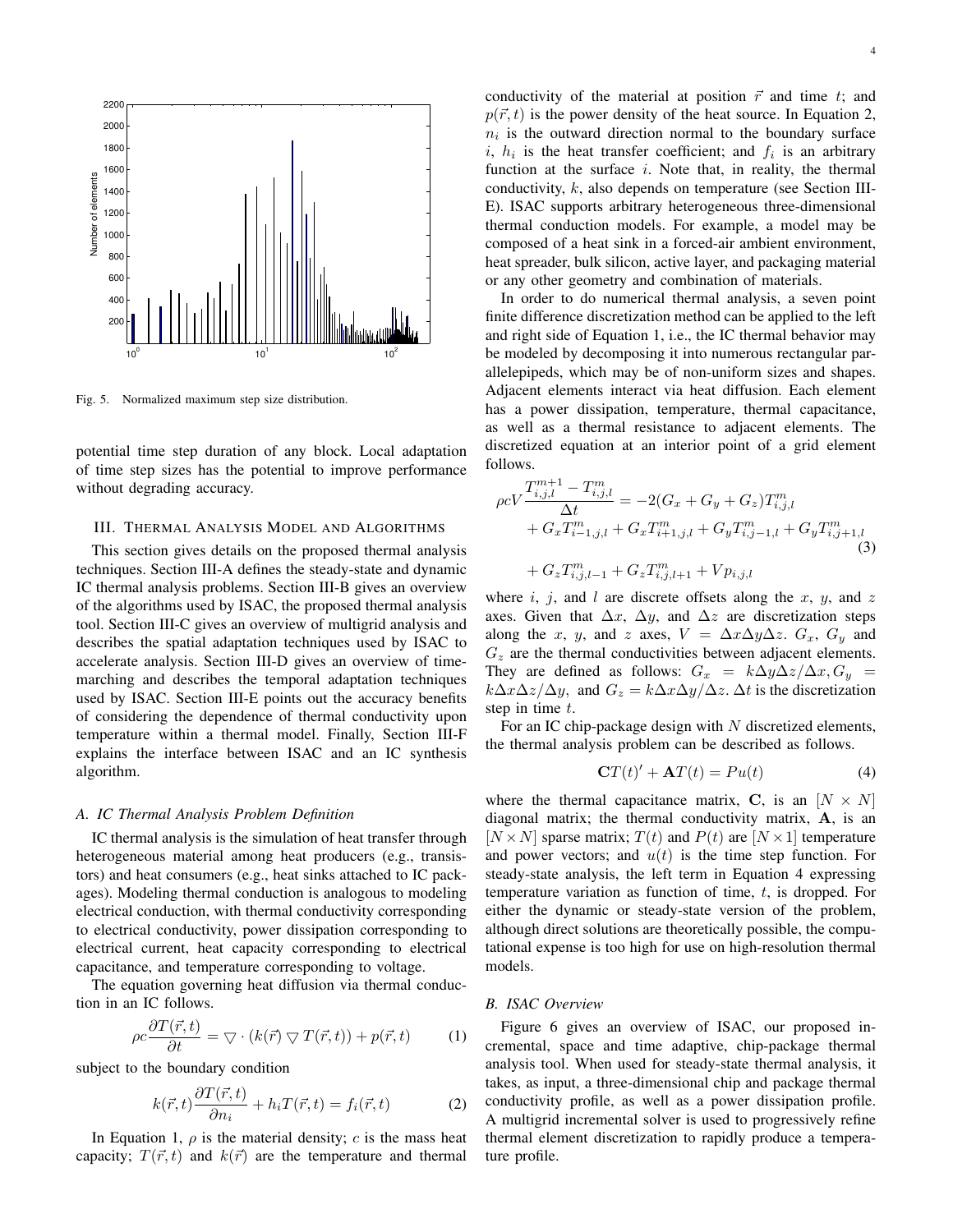

Fig. 6. Overview of ISAC.

When used for dynamic thermal analysis, in addition to the input data required for steady-state analysis, ISAC requires the chip-package heat capacity profile. In addition, it may accept an initial temperature profile and an efficient thermal element discretization. If these inputs are not provided, the dynamic analysis technique uses steady-state analysis to produce its initial temperature profile and element discretization. It then repeatedly updates the local temperatures and times of elements at asynchronous time steps, appropriately adapting the step sizes of neighbors to maintain accuracy.

As described in Section III-E, after analysis is finished, the temperature profile may be adapted using a feedback loop in which thermal conductivity is modified based upon temperature in order to account for non-linearities induced by the dependence of the thermal conductivity or leakage power consumption on temperature. Upon convergence, the temperature profile is reported to the IC synthesis tool or designer.

## *C. Spatial Adaptation in Thermal Analysis*

During thermal analysis, both time complexity and memory usage are linearly or superlinearly related to the number of thermal elements. Therefore, it is critical to limit the discretization granularity. As shown in Figure 4, IC thermal profiles may contain significant spatial variation due to the heterogeneity of thermal conductivity and heat capacity in different materials, as well as the variation of power profile.

In this section, we present an efficient technique for adapting thermal element spatial resolution during thermal analysis. This technique uses incremental refinement to generate a tree of heterogeneous rectangular parallelepipeds that supports fast thermal analysis without loss of accuracy. Within ISAC, this technique is incorporated with an efficient multigrid numerical analysis method, yielding a comprehensive steady-state thermal analysis solution. Dynamic thermal analysis also benefits from the proposed spatial adaptation technique due to the dramatic reduction of the number of grid elements that must be considered during time-marching simulation.



Fig. 7. Heterogeneous spatial resolution adaptation.

*1) Hybrid Data Structure:* Efficient spatial adaptation in thermal analysis relies on sophisticated data structures, i.e., it requires the efficient organization of large data sets and representation of multi-level modeling resolutions. In addition, efficient algorithms for inter-level transition are necessary for adaptive thermal modeling and numerical analysis. In ISAC, the proposed spatial adaptation technique is supported by a hybrid oct-tree data structure, which provides an efficient and flexible representation to enable spatial resolution adaptation. A hybrid oct-tree is a tree that maintains spatial relationships among rectangular parallelepipeds in three dimensions. In a hybrid oct-tree, each node may have two, four, or eight immediate children. Figure 7 shows an example of hybrid oct-tree representation. As shown in this figure, in the hybrid oct-tree, different modeling resolutions are organized into contours along the tree hierarchy. In this example, nodes (elements) 1,. . . ,8 form a level 1 contour; nodes (elements)  $1,2,4,\ldots,7,9,\ldots,14$  form a level 2 contour; leaf nodes (elements), shown as shaded blocks,  $1,2,4,\ldots,7,10,\ldots,16$  form a level 3 contour. Heterogeneous spatial resolution may result in a thermal element residing at multiple resolution levels, e.g., element 2 resides at level 1, 2, and 3. This information is represented as nodes existing in multi-level contours in the tree.

The hybrid tree structure also enables a compact representation of the thermal conductivity matrix. Within the thermal conductivity matrix, each non-zero item,  $g_{i,j}$ , represents the thermal conductivity between two adjacent thermal grid elements  $i$  and  $j$ . Since the hybrid tree structure contains complete connectivity information of the thermal grid elements within each contour level, it enables efficient matrix indexing, and minimizes both the memory use and the computational time required by matrix operations.

The inter-grid thermal conductivity between two adjacent thermal grid elements  $i$  and  $j$  is determined as follows.

$$
g_{i,j} = \frac{1}{\frac{t_i}{k_i A_i} + \frac{t_j}{k_j A_j}}
$$
(5)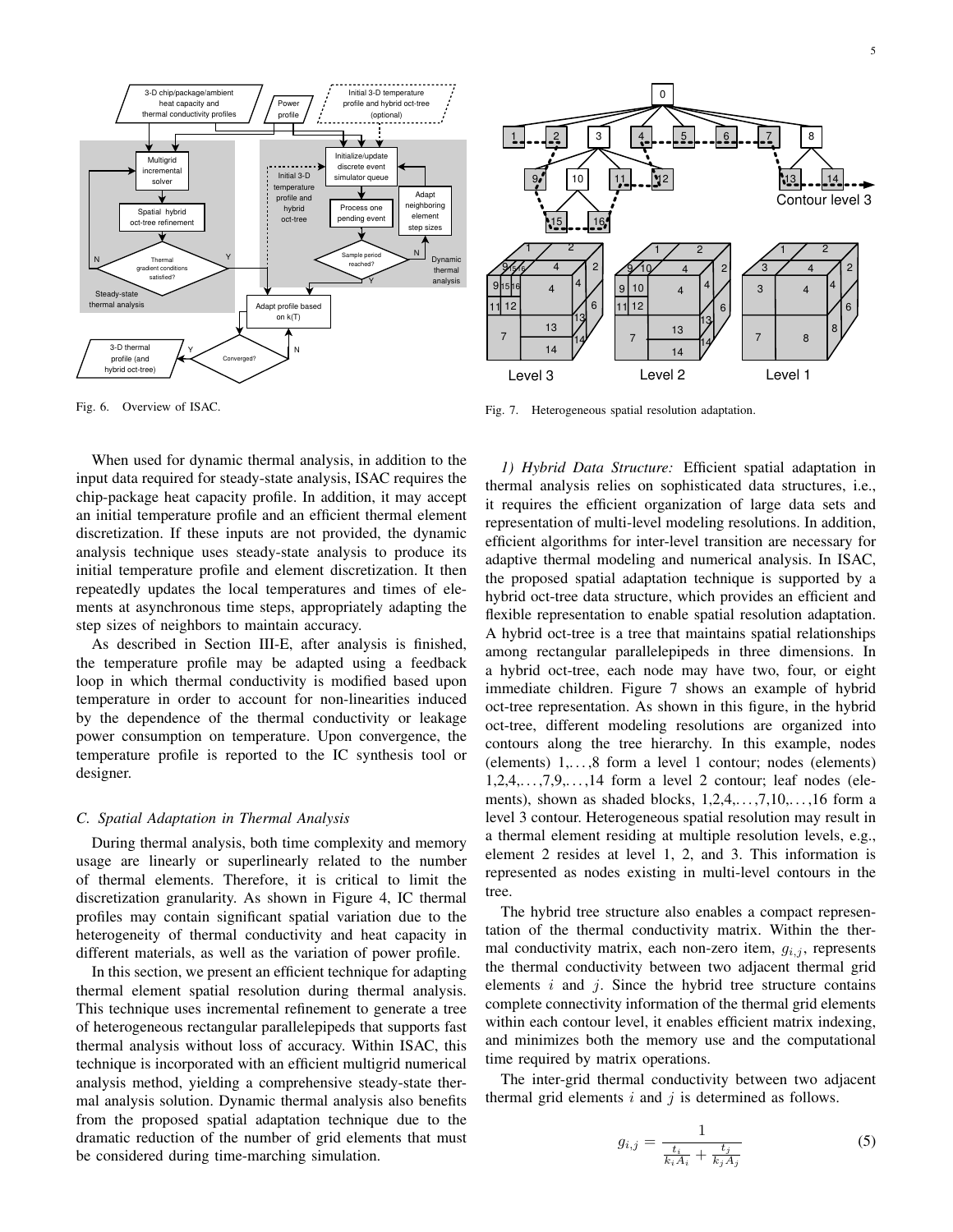# Algorithm 1 hybrid\_tree\_traversal( $node_{root}$ )

| 1: if <i>noderoot</i> is a leaf node then                                                    |
|----------------------------------------------------------------------------------------------|
| 2: Add $node_{root}$ to $contour_{finest\_level}$                                            |
| 3: Return <i>finest_level</i>                                                                |
| $4:$ end if                                                                                  |
| 5: for each intermediate child $chi\_node$ , do                                              |
| 6: $level_{chi\_node_i}$ = hybrid_tree_traversal(chi_node <sub>i</sub> )                     |
| 7: $level_{min} = min(level_{min}, level_{chi\_node})$                                       |
| $8:$ end for                                                                                 |
| 9: for each intermediate child $chi\_node_i$ do                                              |
| 10: if $level_{chi\_node_i} > level_{min}$ then                                              |
| 11: Add $chi\_node_i$ to $contour_{level_{chi\_node_i-1}}, \ldots$ , $contour_{level_{min}}$ |
| $12:$ end if                                                                                 |
| $13:$ end for                                                                                |
| 14: Add node <sub>root</sub> to contour <sub>level<sub>min</sub>-1</sub>                     |
| 15: Return $level_{min}$ -1                                                                  |

| <b>Algorithm 2</b> Multigrid cycle                                         |  |
|----------------------------------------------------------------------------|--|
| <b>Require:</b> Thermal conductivity matrix $A$ , power profile vector $P$ |  |

Ensure:  $AT = P$ 

- 1: Pre-smoothing step: Iteratively relax initial random solution. {HF error eliminated.}
- 2: subtask Coarse grid correction
- 3: Compute residue from finer grid.
- 4: Approximate residue in coarser grid.
- 5: Solve coarser grid problem using relaxation.<br>6: **if** coarsest level has been reached **then**
- 6: **if** coarsest level has been reached **then**  $7$  Directly solve problem at this level
- Directly solve problem at this level.
- 8: else
- 9: Recursively apply the multigrid method.
- 10: end if
- 11: Map the correction back from the coarser to finer grid.
- 12: end subtask
- 13: Post smoothing step: Add correction to solution at finest grid level.
- 14: Iteratively relax to obtain the final solution.

where  $k_i$  and  $k_j$  are the thermal conductivities of grid elements i and j.  $A_i$  is the cross-section area of grid element i along the plane parallel to the face contacting grid element  $j$ . The converse is true of  $A_i$ ,  $t_i$  and  $t_j$  are the distances from the center of each grid element to its contact surface.

Spatial resolution adaptation requires two basic operations, partitioning and coarsening. In a hybrid oct-tree, partitioning is the process of breaking a leaf node along arbitrary orthogonal axes, e.g., nodes 13 and 14 result from partitioning node 8. Coarsening is the process of merging direct sub-nodes into their parent, e.g., node 9,. . . ,12 merged into node 3.

To conduct thermal analysis across different discretization resolutions, we propose an efficient contour search algorithm with computational complexity  $\mathcal{O}(N)$ , that determines thermal grid elements belonging to a particular discretization resolution level. As shown in Algorithm 1, leaf nodes are assigned to the finest resolution level (lines 1–3). The resolution level of a parent node of a subtree equals the minimal resolution level of all of its intermediate children nodes,  $level_{min}$ , minus one (lines 4–7 and 13). An element may reside in multiple resolution levels (lines 8–12). More specifically, in each subtree, each intermediate child node,  $chi\_node_i$ , belongs to contours from  $level_{min}$  to  $level_{chi\_node_i}$ . Algorithm 1 provides an efficient solution to traverse different spatial resolutions, thereby supporting fast multigrid thermal analysis.

*2) Multigrid Method:* For steady-state thermal analysis, the heat diffusion problem is (approximately) described by the following linear equation,  $AT = P$ . The size of the thermal conductivity matrix, A, increases quadratically with the number of discretization grid elements. Therefore, directly solving this equation is intractable. Iterative numerical methods are thus widely used. The quality of iterative methods is typically characterized by their convergence rates. Convergence rate is a function of the error field frequency [15]. Standard iterative methods, such as those of Jacobi and Gauss-Siedel have slow convergence rates due to inefficiency in removing low frequency errors. This problem becomes more prominent under fine-grain discretization.

In this work, we developed a multigrid iterative relaxation solver for steady-state thermal analysis. Multigrid methods are among the most efficient techniques for solving large scale linear algebraic problems arising from the discretization of partial differential equations [15], [16]. In conjunction with linear solvers, the multigrid method provides an efficient multi-level relaxation scheme. Using this technique, low frequency errors, which limit the performance of standard iterative methods, are transferred into the high frequency domain through grid coarsening. Algorithm 2 shows the proposed multigrid method. This method consists of a set of relaxation stages across the discretization hierarchy, where each stage is responsible for eliminating a particular frequency bandwidth of errors. Given a thermal conductivity matrix  $A$  and power profile  $P$ , a multigrid cycle starts from the finest granularity level (line 1), at which iterative relaxation is conducted using a linear solver to remove high frequency errors until low frequency errors dominate. Next, the solution at the finest granularity level is transformed to a coarser level, in which the original low frequency errors from the finest granularity level manifest themselves as high frequency errors. This restriction procedure is applied recursively (line 9) until the coarsest level is reached (line 6). Then, a reverse procedure, called prolongation, is used to interpolate coarser corrections back to a finer level recursively across the grid discretization hierarchy (line 11). The final result is the estimated steady-state IC chip-package thermal profile.

*3) Incremental Analysis:* In this work, the spatial discretization process is governed by temperature difference constraints. Iterative refinement is conducted in a hierarchical fashion. Upon initialization, the steady-state thermal analysis tool generates a coarse homogeneous oct-tree based on the chip size. Iterative temperature approximation is repeated until convergence to a stable profile. Elements across which temperature varies by more than thermal difference constraints are further partitioned into sub-elements. Given that  $T_i$  is the temperature of element  $i$  and that  $S$  is the temperature threshold, for each ordered element pair,  $(i, j)$ , the new number of elements,  $Q$ , along some partition  $q$  follows.

$$
Q = \left\lceil \log_2 \frac{T_i - T_j}{S} \right\rceil \tag{6}
$$

For each element, *i*, partitions along three dimensions are gathered into a three-tuple  $(x_i, y_i, z_i)$  that governs partitioning element  $i$  into a hybrid sub oct-tree. The number of subelements depends on the ratio of the temperature gradient to the temperature difference threshold. Therefore, some elements may be further partitioned and local thermal simulation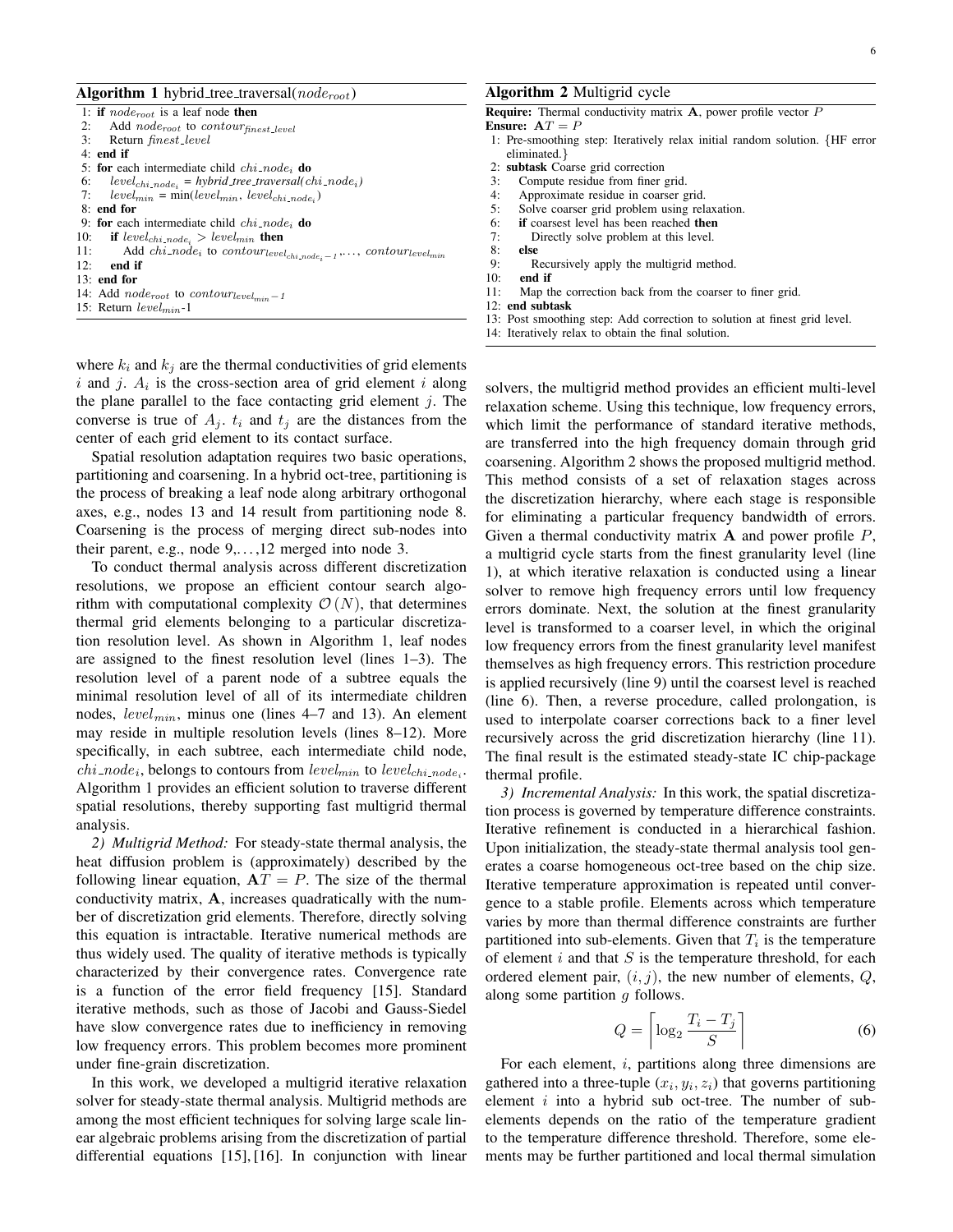repeated. Simulation terminates when all element-to-element temperature differences are smaller than the predefined threshold, S. This method focuses computation on the most critical regions, increasing analysis speed while preserving accuracy. The temperature difference threshold, S, required to trigger further thermal element partitioning is an input to ISAC. Therefore, high thresholds may be used during early design exploration in order to decrease thermal analysis time. In this article, we used a low threshold of 1 K.

# *D. Temporal Adaptation in Thermal Analysis*

ISAC uses an adaptive time-marching technique for dynamic thermal analysis. A number of authors have written wonderful introductions to time-marching methods [17], [18]. Time-marching is a numerical method to solve simultaneous partial differential equations by iteratively advancing the local times of elements. The proposed technique is a time-marching finite difference method [17]. The computational cost of such techniques is approximately  $\sum_{e \in E} u_e c_e$  where E is the set of all elements,  $u_e$  is the number of time steps for a given element, and  $c_e$  is the time cost per evaluation for that element. The Runge-Kutta family of finite difference method are commonly used to solve discretized finite difference problems such as dynamic thermal analysis [17]. For Runge-Kutta methods, assuming a constant evaluation time and noting that all elements experience the same number of updates, run time can be expressed as  $uc \sum_{e \in E} n_e$  where n is the number of a block's transitive neighbors. For these methods, element time synchronization eliminates the need to repeatedly evaluate transitive neighbors, yielding a time cost of  $|E|uc$ .

Analysis time is classically reduced by attacking  $u$ , the number of time steps, either by using higher-order methods that allow larger time steps under bounded error or by adapting global step size during analysis, e.g., the adaptive Runge-Kutta methods. Higher-order methods allows the actual temperature function to be accurately approximated for a longer span of time, reducing the number of steps necessary to reach the target time.

*1) Two popular time-marching techniques:* For conventional synchronous methods, it is necessary to select a fixed time step size that is small enough to satisfy an error bound, i.e.,

$$
h^f = \min_{\substack{t \in U \\ e \in E}} S_{te} \tag{7}
$$

where  $h<sup>f</sup>$  is the fixed step size to use throughout analysis,  $t$  is the time from  $U$ , the set of all explicitly visited times within the sample period,  $e$  is an element from  $E$ , the set of all elements, and  $S_{te}$  is the maximum safe step size for element  $e$  at time  $t$ . Although the weaker assurance of accuracy at the sample period would be sufficient, in practice this requires that accuracy be maintained throughout timemarching due to the dependence of element temperatures on their predecessors. Non-adaptive time-marching is used in existing popular dynamic thermal analysis packages, e.g., HotSpot [5].

Further improvement is possible via the use of a synchronous adaptive time-marching method. In such methods, the time step is adjusted such that the largest globally safe step is taken, i.e.,

$$
\forall_{t \in U} h_t^s = \min_{e \in E} S_{te} \tag{8}
$$

where  $h_t^s$  is the step size to be used at time t.

*2) Asynchronous element time-marching:* Although synchronous adaptive time-marching has the potential to outperform non-adaptive techniques, much greater gains are possible. The requirement that all thermal elements be synchronized in time implies that, at each time step, all elements must have their local times advanced by the smallest step required by any element in the model. As indicated by Figure 5, this implies that most elements are forced to take unnecessarily small steps. If, instead, it were possible to allow the thermal elements to progress forward in time asynchronously, it would be possible to allow elements for which the temperature approximation function accurately matches the actual temperature over a longer time span duration to choose larger steps. Thus,

$$
\forall_{\substack{e \in E \\ e \in E}} h_{te}^a = S_{te} \tag{9}
$$

where  $h_{te}^{a}$  is the asynchronous adaptive step size to use for element  $e$  at time  $t$ . If, at many times,

$$
\sum_{e \in E} h_e^a \gg |E| h^s \tag{10}
$$

i.e., the average step size is much greater than the adaptive synchronous step size, as is clearly the case for the dynamic IC thermal analysis problem (see Section II), then asynchronous element time-marching clearly holds the potential to dramatically accelerate dynamic thermal analysis compared with non-adaptive and synchronous adaptive techniques. However, reaching this potential requires that a number of problems first be identified and solved: asynchronous element time-marching increases the cost of using higher-order methods and increases the difficulty of maintaining numerical stability.

*3) Impact of Asynchronous Elements on Order:* Recall that thermal element temperature approximation functions depend on the temperatures of an element's (transitive) neighbors at a consistent time. Determining these temperatures is trivial in conventional synchronous time-marching techniques: all elements have the same time. However, asynchronous timemarching requires that consistency be achieved despite the differing thermal element local times.

Although many time-marching numerical methods for solving ordinary differential equations are based on methods that do not require explicit differentiation, these methods are conceptually based on repeated Taylor series expansions around increasing time instants. Revisiting these roots and basing time-marching on Taylor series expansion allows asynchronous element-by-element time step adaptation by supporting the extrapolation of temperatures to arbitrary times.

For many problems, the differentiation required for calculating Taylor series expansions is extremely complicated. Fortunately, for the dynamic IC thermal analysis problem, the problem is tractable. Noting the definitions in Equation 3, and given that  $T_i(t)$  is the temperature of element i at time t,  $G_{in}$ is the thermal conductivity between thermal elements  $i$  and  $n$ ,  $V_i$  is the volume of thermal element i, N are the element's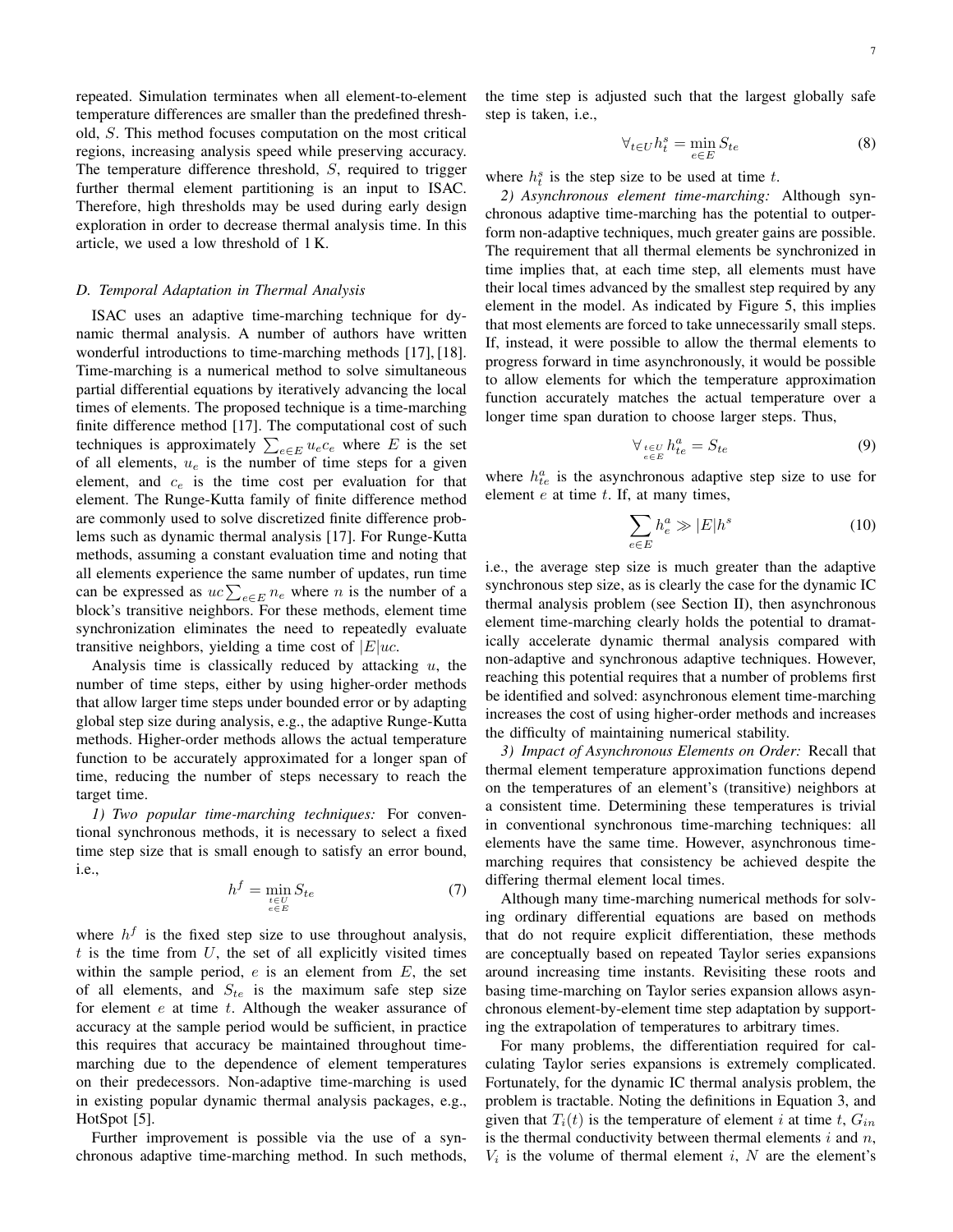neighbors, and  $M$  is the neighbor depth, we know that the net heat flow for a given thermal element,  $i$ , is zero.

$$
0 = \sum_{n \in N_i} \left( T_i(t) - T_n \cdot u(t) \right) G_{in} + \rho_i c_i V_i \frac{dT}{dt} - p_i V_i \cdot u(t)
$$
\n(11)

This can be simplified by introducing a few variables.

$$
\text{Let } \alpha = \sum_{n \in N_i} G_{in} \tag{12}
$$

Let 
$$
\beta = \sum_{n \in N_i} T_n G_{in} + p_i V_i \tag{13}
$$

Let 
$$
\kappa = \rho_i c_i V_i \tag{14}
$$

$$
0 = T(t) \cdot \alpha - u(t) \cdot \beta + \kappa \frac{dT}{dt}
$$
 (15)

and solved for  $T(t)$ .

$$
\mathcal{L}\left(T(t)\cdot\alpha - u(t)\cdot\beta + \kappa \frac{dT}{dt}\right) \n= T(s)\cdot\alpha - 1/s\cdot\beta + T(s)\cdot s\cdot\kappa - T(0^-)\cdot\kappa \qquad (16)
$$

$$
T(s) = \frac{\beta + s \cdot T(0^-) \cdot \kappa}{s \cdot (\alpha + s \cdot \kappa)} \text{ by 15 and 16} \qquad (17)
$$

$$
T(s) = \frac{\beta}{s \cdot (\alpha + s \cdot \kappa)} + \frac{T(0^-) \cdot \kappa}{\alpha + s \cdot \kappa}
$$
 (18)

Let 
$$
\gamma = \frac{1}{s \cdot (\alpha + s \cdot \kappa)}
$$
 (19)

$$
T(s) = \frac{T(0^-)}{s + \alpha/\kappa} + \beta \cdot \gamma \tag{20}
$$

Linearity theorem for  $\gamma$ .

$$
\frac{1}{s \cdot (\alpha + s \cdot \kappa)} = \frac{A}{s} + \frac{B}{\alpha + s \cdot \kappa}
$$
 (21)

$$
a = A \cdot (\alpha + s \cdot \kappa) + B \cdot s \tag{22}
$$

Let  $s = 0$  to yield  $A = 1/\alpha$  and let  $s = -\alpha/\kappa$  to yield  $B = -\kappa/\alpha$ .

$$
\gamma = \frac{1}{s \cdot (\alpha + s \cdot \kappa)} = \frac{1/\alpha}{s} - \frac{1/\alpha}{s + \alpha/\kappa} \quad (23)
$$

$$
T(s) = \frac{T(0^-)}{s + \alpha/\kappa} + \frac{\beta/\alpha}{s} - \frac{\beta/\alpha}{s + \alpha/\kappa}
$$
 (24)

$$
\mathcal{L}^{-1}\left(\frac{T(0^{-})}{s+\alpha/\kappa}+\frac{\beta/\alpha}{s}-\frac{\beta/\alpha}{s+\alpha/\kappa}\right)=\nu(t)\cdot\beta/\alpha+(T(0^{-})-\beta/\alpha)e^{-t\cdot\alpha/\kappa}
$$
 (25)

$$
\frac{T(t)}{t \ge 0} = \beta/\alpha + \left(T(0^-) - \beta/\alpha\right)e^{-t \cdot \alpha/\kappa} \tag{26}
$$

Note that, although the impact of transitive neighbors is not explicitly stated, it may be considered in higher-order methods. Thus,  $\beta$  should be redefined to explicitly consider transitive neighbors.

$$
\beta_i(t, M) = \begin{cases} \sum_{n \in N_i} T_n(t, M) \cdot G_{in} + p_i V_i & \text{if } M > 0\\ p_i V_i & \text{otherwise} \end{cases}
$$
\n(27)

Thus, the nearest-neighbor approximation of temperature of element i at time  $t + h$  follows.

$$
T_i(t+h, M) = \beta_i(t+h, M-1)/\alpha_i
$$
  
+ 
$$
\frac{T_i(t) - \beta_i(t+h, M-1)/\alpha_i}{e^{(h \cdot \alpha_i)/\kappa}}
$$
 (28)

Boundary conditions are imposed by the chip, package, and cooling solution. Note that this derivation need not be carried out on-line during thermal analysis. It is done once, for an update function and the resulting equation. It is possible to use an exact local update function, such as Equation 26, or an approximation function based on low-order Taylor series expansion. In practice, we found that a first-order approximation was sufficient for local updates, as long as the impact of transitive neighbors was considered via Equations 27 and 28.

Note that the potentially differing values of step size,  $h$ , and local time, t, for all thermal elements implies that the number of transitive temperature extrapolations necessary for an element to advance by one time step may not be amortized over multiple uses as in the case in the synchronous Runge-Kutta methods. We will contrast a conventional Runge-Kutta method with ISAC to illustrate the changes necessary for asynchronous element time-marching. For the sake of explanation, consider the fourth-order Runge-Kutta method, which is used for the purpose of comparison in Section IV-B. Given that  $N_i$  is the set of block i's neighbors,  $p_i$ ,  $T_i$ ,  $T'_i$ , and  $\kappa_i$  are the power consumption, current temperature, next temperature, and heat capacity of element  $i$ ;  $G_{in}$  is the thermal conductivity between elements  $n$  and  $i$ ; and  $h$  is the time-marching step size,

$$
d_{1_i} = \frac{P_i - \sum_{n \in N_i} T_n G_{ni}}{\kappa_i} \tag{29}
$$

$$
d_{2_i} = \frac{P_i - \sum_{n \in N_i} \frac{(T_n + h \cdot d_{1_n}) G_{in}}{2}}{\kappa_i} \tag{30}
$$

$$
d_{3_i} = \frac{P_i - \sum_{n \in N_i} \frac{(T_n + h \cdot d_{2_n}) G_{in}}{2}}{\kappa_i} \tag{31}
$$

$$
d_{4_i} = \frac{P_i - \sum_{n \in N_i} (T_n + h \cdot d_{3_n}) G_{in}}{\kappa_i}
$$
 (32)

$$
T'_{i} = T_{i} + \frac{h}{6} \left( d_{1_{i}} + 2d_{2_{i}} + 2d_{3_{i}} + d_{4_{i}} \right)
$$
 (33)

Clearly, each element update requires the computation of all d terms. This would at first seem to imply that each element temperature update requires extrapolation of the temperatures of transitive neighbors. However, because all  $d_{i+1}$  values can be computed as functions of previously-computed  $d_i$  values, the cost of computing  $d_i$  values may be amortized over many uses. This amortization allows increases in the order of Runge-Kutta and explicit synchronous time-marching methods without great increases in computational complexity. However, asynchronous thermal analysis requires the extrapolation of the temperature of a thermal element to the numerous different local times of its neighbors. This prevents the amortization described above. As a result, for three-dimensional thermal analysis using asynchronous time-marching, the number of evaluations,  $e$ , is related to the transitive neighbor count,  $d$ , as follows:

$$
e = |E| (4/3d^3 + 2d^2 + 8/3d)
$$
 (34)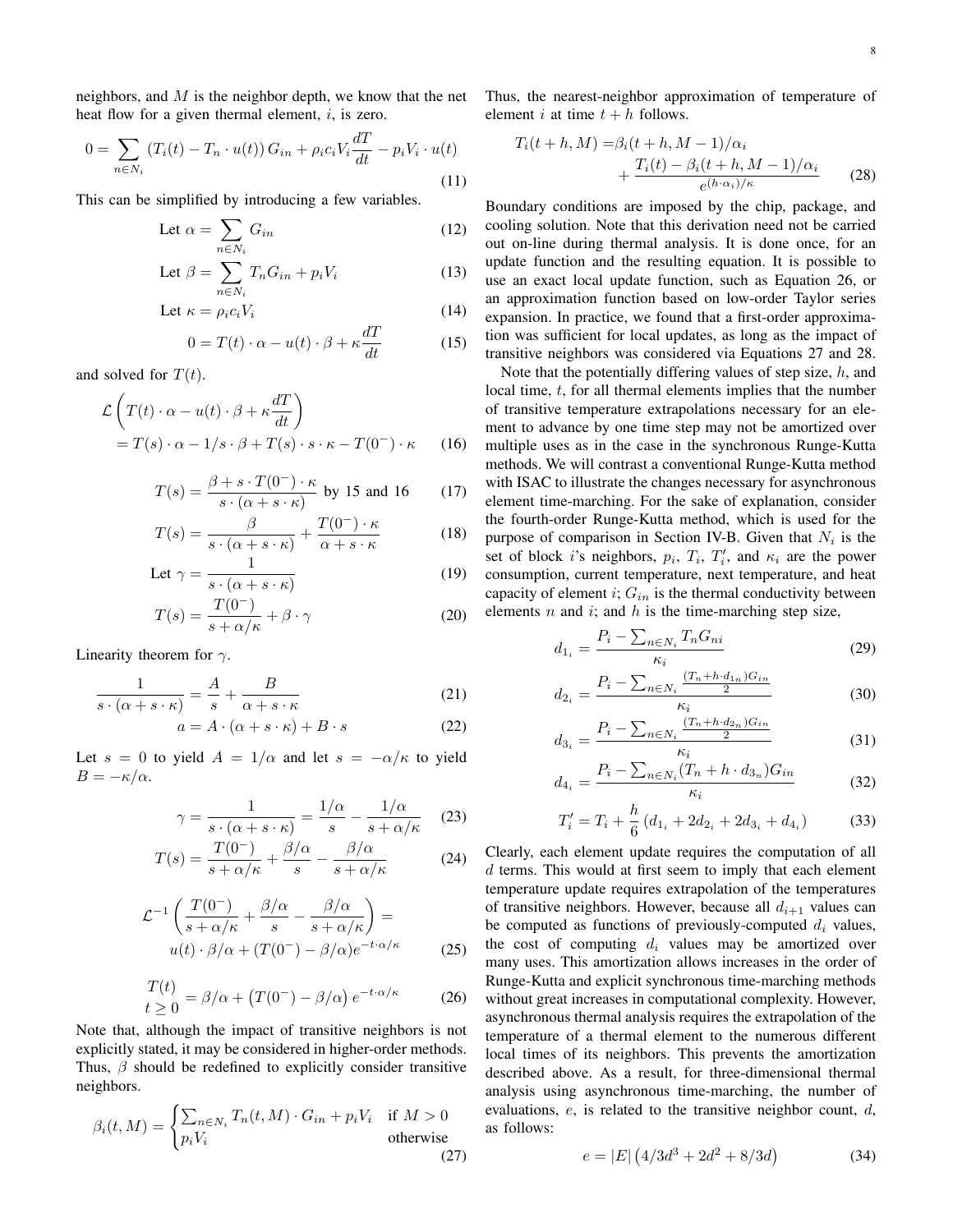

Fig. 8. Example of estimating error as a function of step size for a first-order method.

i.e., the discretized volume of the implied octahedron.

In summary, although it is common to improve the performance of time-marching techniques by increasing their orders, thereby increasing their step sizes, for the IC thermal analysis problem greater gains are possible by decoupling element local times, allowing most elements to take larger than minimumsized steps. However, this requires explicit differentiation and prevents the amortization of neighbor temperature extrapolation, increasing the cost of using higher-order methods relative to that of using fully synchronized element time-marching techniques. As demonstrated in Section IV, this trade-off is an excellent one: the third-order element-by-element adaptation method yields speed-ups ranging from  $122.81-337.23\times$  when compared to the fourth-order adaptive Runge-Kutta method.

*4) Step Size Computation:* We now describe the elementby-element step size adaptation methods used by ISAC to improve performance while preserving accuracy. As illustrated in the right portion of Figure 6, dynamic analysis starts with an initial three-dimensional temperature profile and hybrid oct-tree that may have been provided by the synthesis tool or generated by ISAC using steady-state analysis; a chip/package/ambient heat capacity and thermal conductivity profile; and a power profile. After determining the initial maximum safe step sizes of all elements, ISAC initializes an event queue of elements sorted by their target times, i.e., the element's current time plus its step size. The element with the earliest target time is selected, its temperature is updated, a new maximum safe step size is calculated for the element, and it is reinserted in the event queue. The event queue serves to minimize the deviation between decoupled element current times, thereby avoiding temperature extrapolation beyond the limits of the local time bounded-order expansions. The new step size must take into account the truncation error of the numerical method in use as well as the step sizes of the neighbors. Given that  $h_i$  is element i's current step size, v is the order of the time-marching numerical method,  $u$  is a constant slightly less than one,  $y$  is the error threshold,  $F_i$  is element *i*'s limited-order temperature approximation function, and  $t_i$  is i's current time, the safe next step size for a block,



Fig. 9. Need for element local time deviation bound.

ignoring non-local effects, follows.

$$
s_i(t_i) = u
$$
  
 
$$
\times \left[ \frac{y}{\left| F_i(t_i) \cdot \frac{3}{2} \cdot h_i - \frac{3}{4} \cdot h_i \left( F_i(t_i) + F_i(t_i + \frac{3}{4} \cdot h_i) \right) \right|} \right]^{1/v}
$$
(35)

 $\left(1, 1\right)$ 

I.e., the new step size is computed by determining the absolute difference between the result of taking two 3/4h steps and one  $3/2h$  step and dividing the error threshold by this value. This is illustrated, for a first-order method, in Figure 8. The result is then taken to the power of the reciprocal of the order of the method. Note that Equation 35 is the general expression. For the sake of example, the expression for a firstorder method follows. Given that  $dT_i(t)/dt$  is the derivative of  $i$ 's temperature with respect to time at time  $t$ ,

$$
s_i(t_i) = \frac{uy}{\left|\frac{dT_i}{dt}(t_i) \cdot \frac{3}{2} \cdot h_i - \frac{3}{4} \cdot h_i \left(\frac{dT_i}{dt}(t_i) + \frac{dT_i}{dt}(t_i + \frac{3}{4} \cdot h_i)\right)\right|}
$$
\n(36)

This method of computing a new step size is based on the literature [18]. However, it uses non-integer test step sizes to bracket the most probable new step size.

*5) Neighborhood Time Deviation Bounds for Numerical Stability:* It is necessary to further bound time-marching step sizes to ensure that the local times of neighbors are sufficiently close for accurate temperature extrapolation. For the sake of example, consider the following situation illustrated in Figure 9. To the far left of an IC active layer, at position A, the power consumption of a thermal element has recently increased. As a consequence, the temperatures of elements increase in a wave propagating rightward from position A. Note that the dashed line indicates the derivative of temperature with respect to time at time zero as a function of position, not the derivative of the temperature with respect to position.

The maximum asynchronous safe step size of an element to the far right of the IC, at position  $B$ , is large because the temperature function implied by the temperatures of other thermal elements in its neighborhood is easily approximated. For B, the rate of temperature change, based on its thermal profile of its neighborhood, is zero. Therefore, the element is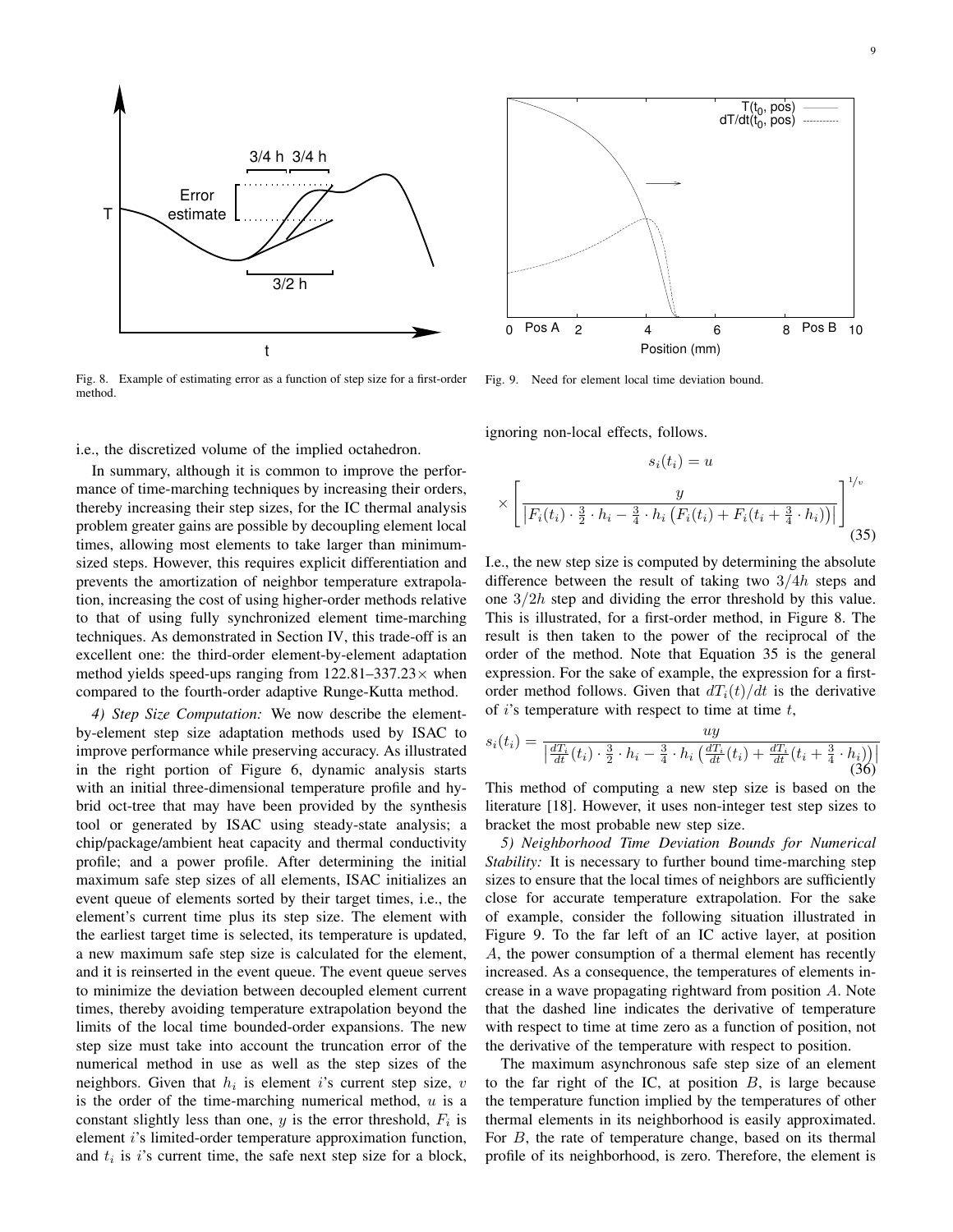marked with an update time far in the future. Unfortunately, the temperature change resulting from  $A$ 's power consumption increase may reach  $B$ 's neighborhood before  $B$ 's marked update time. Therefore, it is necessary to constrain the deviation of the local times of immediate neighbors in order to prevent instability due to unpredicted global effects. Given that  $N_i$  is the set of  $i$ 's neighbors and  $w$  is a small constant, e.g., 3, the new step size follows.

$$
h'_{i} = \min\left(s_{i}(t_{i}), \min_{n \in N_{i}}(w \cdot (t_{n} + h_{n} - t_{i}))\right) \quad (37)
$$

For efficiency, the  $h_n$  of a neighbor at its own local time is used.

This temporal adaptation technique based upon Equations 27, 28, and 37 is general, and has been tested with first-order, second-order, and third-order numerical methods. As indicated in Section IV-B, the result is a 122.81–337.23× speedup without loss of accuracy when compared to the fourth-order adaptive Runge-Kutta method.

*6) Comments on Adaptation in Simulation and Numerical Analysis:* Although the asynchronous method described in this article is new, researchers have previously considered using asynchronous agents or elements in numerical simulation. Kozyakin provides a survey of, and tutorial on, asynchronous systems focusing on distributed computational networks [19] Esposito and Kumar describe event detection and synchronization methods to allow mostly-asynchronous simulation of multi-agent systems, e.g., multibody systems [20]. The work of Devgan and Roher on adaptively controlled explicit simulation is the most closely related to the proposed technique [21]. They propose using piecewise linear functions to model the responses of circuit elements. Instead of moving forward in time at a constant pace, each time step moves to the nearest time at which any circuit element becomes quiescent. In contrast, ISAC directly supports smooth functions, such as those appearing in the heat transfer problem, and allows step sizes to be adaptively controlled by error bounds instead of being imposed by the structure of the piecewise linear models used in the problem specifications.

# *E. Impact of Variable Thermal Conductivity*

The thermal conductivity of a material, e.g., silicon, is its ratio of heat flux density to temperature gradient. It is a function of temperature,  $T$ . An ICs thermal conductivity,  $k(\vec{r}, T)$ , is also a function of position,  $\vec{r}$ . Most previous fast IC thermal analysis work ignores the dependence of thermal conductivity on temperature, approximating it with a constant. This introduces inaccuracy in analysis results. In contrast, ISAC models thermal conductivity as a function of temperature.

Position and temperature dependent thermal conductivity follows [22]:

$$
k = k_0 \left(\frac{T}{300}\right)^{-\eta} \tag{38}
$$

where  $k_0$  is the material's conductivity value at temperature 300 K,  $\eta$  is a constant for the specific material. Recalculating the thermal conductivity value after each iteration for all the elements would be computationally expensive. In order to maintain both accuracy and performance, ISAC uses a post-processing feedback loop to determine the impact of variations in thermal conductivity upon temperature profile. As described in Section IV-A, neglecting the dependence of thermal conductivity on temperature can result in a  $5^{\circ}$ C underestimation of peak temperature.

# *F. The Use of ISAC in IC Synthesis*

ISAC was developed primarily for use within IC synthesis, although it may also be used to provide guidance during manual architectural decisions. ISAC may be used to solve both the steady-state and dynamic thermal analysis problems. For use in steady-state analysis, ISAC requires three-dimensional chippackage profiles of thermal conductivity and power density. The required IC power profiles are typically produced by a floorplanner used within the synthesis process [14], [23], [24]. In this application, it produces a three-dimensional steady-state temperature profile. When used for dynamic thermal analysis, ISAC requires three-dimensional chip-package profiles of temperature, power density, heat capacity, (optionally) initial temperature, and an elapsed IC duration after which to report results. In this application, it produces a three-dimensional temperature profile at any requested time.

Both steady-state and dynamic thermal analysis solvers within ISAC have been accelerated, using the techniques described in Sections III-C and III-D, in order to permit efficient use after each tentative change to an IC power profile during synthesis or design. Use within synthesis has been validated (see Section IV) by integrating ISAC within a behavioral synthesis algorithm [14].

#### IV. EXPERIMENTAL RESULTS

In this section, we validate and evaluate the performance of ISAC. Experiments were conducted on Linux workstations of similar performance. Evaluation focuses on accuracy and efficiency. ISAC supports both steady-state and dynamic thermal analysis. Steady-state thermal analysis is validated against COMSOL Multiphysics, a widely-used commercial physics modeling package, using two actual chip designs from IBM and the MIT Raw group. Dynamic thermal simulation is validated against a fourth-order adaptive Runge-Kutta method using a set of synthesis benchmarks. Efficiency determines whether using adaptive thermal analysis during synthesis and design is tractable. To characterize the efficiency of ISAC, we compare it with alternative thermal analysis methods by conducting steady-state and dynamic thermal analysis on the power profiles produced during IC synthesis.

In all cases, convection was modeled as a thermal resistance from the top layer of the heatsink to the ambient. The thermal resistance along the heat convection path can be estimated as follows:

$$
R_{convection} = \frac{1}{h_c A_s} \tag{39}
$$

where  $h_c$  is the convection heat transfer coefficient, which is a function of air flow rate.  $A_s$  is the effective surface area of the heat sink.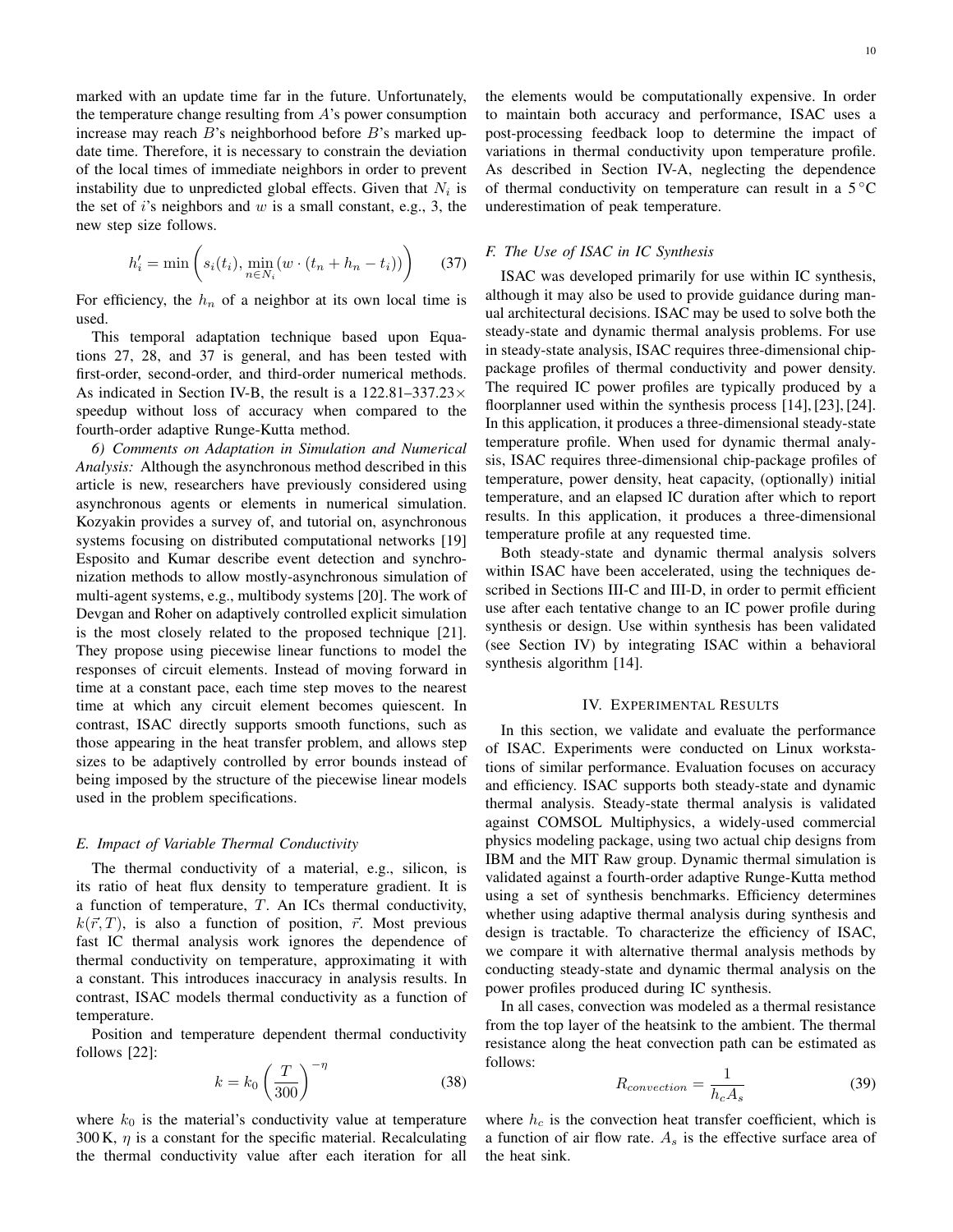#### *A. Steady-State Thermal Analysis Results*

This section reports the accuracy and efficiency of the steady-state thermal simulation techniques used in ISAC. We first conduct the following experiments using two actual chip designs. The first IC is designed by IBM. The silicon die is  $13$  mm $\times$ 13 mm $\times$ 0.625 mm, which is soldered to a ceramic carrier using flip-chip packaging and attached to a heat sink. A detailed  $11\times11$  block static power profile was produced using a power simulator. The second IC is a chip-level multiprocessor designed by the MIT Raw group. This IC contains 16 on-chip MIPS processor cores organized in a  $4\times4$  array. The die area is 18.2 mm×18.2 mm. It uses an IBM ceramic column grid array package with direct lid attach thermal enhancement. The static power profile is based on data provided in the literature [25]. We validate ISAC by comparing its results with those produced by COMSOL Multiphysics, a widely-used commercial three-dimensional finite element based physics modeling package. Table I provides thermal analysis results produced by ISAC and COMSOL Multiphysics for these ICs.

Average error,  $e_{avg}$  will be used as a measure of difference between thermal profiles:

$$
e_{avg} = 1/|E| \sum_{e \in E} |T_e - T'_e| / T_e
$$
 (40)

where  $E$  is the set of elements on the surface of the active layer of the silicon die modeled by ISAC.  $T_e$  and  $T'_e$  are the temperatures of element e reported by COMSOL Multiphysics (FEMLAB) and ISAC, respectively. Percentage error is computed with the fixed point of 25◦C, i.e., the ambient temperature, instead of  $0K$  (with apologies to purists). This is conservative; if comparisons were made relative to  $0 K$ instead of 298.15 K, the reported percentage error would be substantially lower.

In Table I, the second and third columns show the peak and average temperatures of the surface of the active layer of the silicon dies of these chips, as reported by ISAC. Compared to COMSOL, the average errors,  $e_{avg}$ , are 3.1% and 1.0%. The next four columns show the efficiency of ISAC in terms of CPU time, speedup, memory use, and number of elements. For comparison, the next three columns show the efficiency of a multigrid analysis technique with homogeneous meshing. These results clearly demonstrate that element resolution adaptation allows ISAC to achieve dramatic improvements in efficiency compared to the conventional multigrid technique. ISAC achieves speedups of  $27.50\times$  and  $690.00\times$  relative to an efficient but homogeneous element partitioning approach. Memory usage decreases to 5.6% and 2.4% of that required by the homogeneous technique. Note that multigrid steadystate analysis itself is a highly-efficient approach [6]. Using COMSOL, both simulations take at least 20 minutes.

Existing academic IC thermal analysis tools neglect the dependence of thermal conductivity on temperature, potentially resulting in substantial errors in peak temperature. In previous work, this error was not detected during validation because the models against which they were validated also used constant values for thermal conductivity. Temperature varies through the silicon die. Therefore, ignoring the dependence of thermal conductivity on temperature may introduce

last two columns of Table I show the peak and average temperatures reported by COMSOL Multiphysics when the thermal conductivity at  $25^{\circ}$ C, i.e., room temperature, is assumed. It shows that, for both chips, the peak temperatures are underestimated by approximately  $5^{\circ}$ C. This effect will be even more serious in designs with higher peak temperatures. Note that the source of inaccuracy is not the specific value of thermal conductivity chosen. No constant value will allow accurate results in general: an accurate IC thermal model must consider the dependence of silicon thermal conductivity upon temperature.

To further evaluate its efficiency, we use ISAC to conduct thermal analysis for the behavioral synthesis algorithm described in Section II. This iterative algorithm does both behavioral-level and physical-level optimization. In this experiment, ISAC performs steady-state thermal analysis for each intermediate solution generated during synthesis of ten commonly-used behavioral synthesis benchmarks.

Table II shows the performance of ISAC when used for steady-state thermal analysis during behavioral synthesis. The second, third, and fourth columns show the overall CPU time, speedup, and average memory used by ISAC to conduct steady-state thermal analysis for all the intermediate solutions. Column five shows the average error compared to a conventional homogeneous meshing multigrid method, the overall CPU time and average memory use of which are shown in columns six and seven. ISAC achieves almost the same accuracy with much lower run-time. The last column shows the CPU time used by the behavioral synthesis algorithm. Comparing column two and column seven makes it clear that, when used for steady-state thermal analysis, ISAC consumes only a fraction of the CPU time required for synthesis: it is feasible to use ISAC during synthesis.

#### *B. Dynamic Thermal Analysis Results*

In this section, we evaluate the accuracy and efficiency of the dynamic thermal analysis techniques used in ISAC. Heterogeneous spatial resolution adaptation was evaluated via steady-state thermal analysis. We will now focus on evaluating the proposed temporal adaptation technique. We apply this technique to second-order (ISAC-2nd-order) and third-order (ISAC) numerical methods, which are then used to conduct dynamic thermal analysis on power profiles produced by our thermal-aware behavioral synthesis algorithm during optimization. Efficiency and accuracy are compared with a fourth-order adaptive Runge-Kutta method, which uses global temporal adaptation. The CPU time of ISAC is also compared to the CPU time for IC synthesis.

We use the same set of benchmarks described in the previous section. To generate dynamic power profiles, on-line power analysis is conducted during synthesis using a switching activity model proposed in the literature [26]. For each architectural unit, input data with a Gaussian distribution are fed through an auto-regression filter to model the dependence of switching activity, and therefore power consumption, on operand bit position.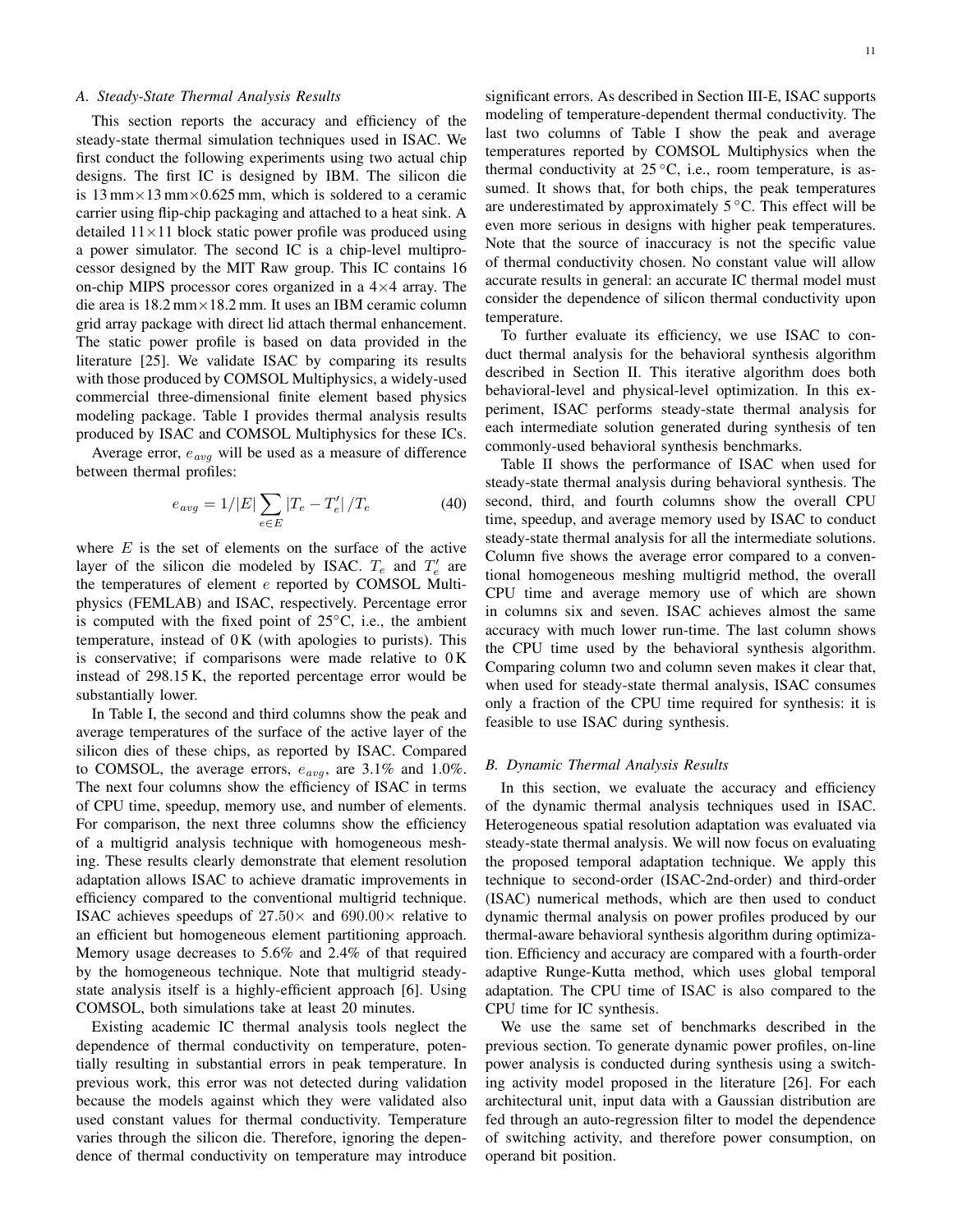TABLE I STEADY-STATE ARCHITECTURAL THERMAL ANALYSIS EVALUATION

|            |                                 |               |                 | ISAC    |          |            | Multigrid_HM | $l$ onst. $k$  |            |          |                        |                     |
|------------|---------------------------------|---------------|-----------------|---------|----------|------------|--------------|----------------|------------|----------|------------------------|---------------------|
| Test cases | Peak                            | Average       | Error           | CPU     | Speedup  | Memorv     | Elements     | CPU            | Memory     | Elements | Peak                   | Average             |
|            | $({}^\circ\mathrm{C})$<br>temp. | ر می<br>temp. | $\mathscr{C}_o$ | time(s) | $\times$ | use $(KB)$ |              | time<br>(S)    | use $(KB)$ |          | $(^{\circ}C)$<br>temp. | temp. $(^{\circ}C)$ |
| IBM chip   | 90.7                            | 54.8          |                 | 0.08    | 27.50    | 252        | 800          | າາ<br><u>.</u> | 4.506      | 32.768   | 85.2                   | 53.8                |
| MIT<br>Raw | 88.0                            | 81.3          |                 | 0.01    | 690.00   | 108        | 888          | 6.9            | 4.506      | 32.768   | 83.1                   | ن ،                 |

|  |  | TABLE II |  |  |  |  |  |  |  |  |
|--|--|----------|--|--|--|--|--|--|--|--|
|  |  |          |  |  |  |  |  |  |  |  |

STEADY-STATE THERMAL ANALYSIS IN IC SYNTHESIS

|          |            | <b>ISAC</b> |      |        | Multigrid_HM |       | <b>HLS</b> |
|----------|------------|-------------|------|--------|--------------|-------|------------|
| Problem  | <b>CPU</b> | Speedup     | Mem. | Error  | <b>CPU</b>   | Mem.  | <b>CPU</b> |
|          | time(s)    | $(\times)$  | (KB) | $(\%)$ | time(s)      | (KB)  | time(s)    |
| chemical | 0.78       | 53.06       | 265  | 0.35   | 41.39        | 4,506 | 40.02      |
| dct_wang | 2.52       | 37.08       | 264  | 0.24   | 93.43        | 4,506 | 301.37     |
| dct_dif  | 2.40       | 37.63       | 266  | 1.50   | 90.31        | 4,506 | 71.60      |
| dct_lee  | 6.10       | 27.64       | 268  | 0.50   | 168.60       | 4,506 | 132.15     |
| elliptic | 2.31       | 32.38       | 267  | 0.43   | 74.79        | 4,506 | 38.07      |
| iir77    | 3.35       | 29.27       | 265  | 0.20   | 98.06        | 4,506 | 77.93      |
| jcb_sm   | 1.63       | 21.64       | 277  | 0.13   | 35.27        | 4,506 | 151.95     |
| mac      | 0.26       | 79.08       | 264  | 0.12   | 20.56        | 4,506 | 12.32      |
| paulin   | 0.13       | 202.85      | 264  | 0.25   | 26.37        | 4,506 | 4.06       |
| pr2      | 8.29       | 22.53       | 285  | 0.55   | 186.75       | 4,506 | 220.81     |

TABLE III DYNAMIC THERMAL ANALYSIS EVALUATION

|                  |            | ISAC-2nd-order |            |            | <b>ISAC</b> | ARK        | <b>HLS</b> |            |
|------------------|------------|----------------|------------|------------|-------------|------------|------------|------------|
| Problem          | <b>CPU</b> | Error          | Speedup    | <b>CPU</b> | Error       | Speedup    | <b>CPU</b> | <b>CPU</b> |
|                  | time(s)    | $(\%)$         | $(\times)$ | time(s)    | $(\%)$      | $(\times)$ | time(s)    | time(s)    |
| chemical         | 79.80      | 0.01           | 135.74     | 48.19      | 0.02        | 224.75     | 10831.24   | 82.43      |
| dct_wang         | 77.56      | 0.05           | 88.20      | 29.35      | 0.05        | 233.06     | 6840.83    | 110.24     |
| $det_d$          | 104.47     | 0.03           | 71.02      | 57.67      | 0.02        | 128.65     | 7420.05    | 68.15      |
| dct_lee          | 360.02     | 0.03           | 61.38      | 179.93     | 0.03        | 122.81     | 22097.77   | 90.51      |
| elliptic         | 48.68      | 0.02           | 179.75     | 25.95      | 0.02        | 337.23     | 8750.10    | 80.79      |
| irr77            | 97.82      | 0.02           | 111.00     | 48.87      | 0.02        | 222.15     | 10857.33   | 110.01     |
| $\text{icb}$ _sm | 73.19      | 0.05           | 108.42     | 32.00      | 0.04        | 247.98     | 7935.64    | 160.52     |
| mac              | 19.80      | 0.01           | 97.50      | 14.48      | 0.01        | 133.30     | 1930.00    | 29.05      |
| paulin           | 16.20      | 0.02           | 109.83     | 10.86      | 0.02        | 163.86     | 1779.10    | 7.73       |
| pr2              | 82.65      | 0.02           | 106.82     | 34.08      | 0.03        | 259.04     | 8828.50    | 123.43     |

Table III shows the experimental results for dynamic thermal analysis. For each benchmark, columns two and five show the CPU time used by ISAC-2nd-order and ISAC to conduct dynamic thermal analysis for all the intermediate solutions generated by the behavioral synthesis algorithm. Column eight shows the CPU time used by the fourth-order adaptive Runge-Kutta method. In comparison, our techniques consistently speeds up analysis by at least two orders of magnitude, as indicated by column four and column seven. As shown in column three and column six, ISAC produces results that deviate from those of the adaptive fourth-order Runge-Kutta method by no more than 0.05%. The last column shows the CPU time used by the behavioral IC synthesis algorithm. As indicated in the table, it would be impractical to use the adaptive fourth-order Runge-Kutta method within IC synthesis due to its high computational overhead. The CPU times required by the proposed thermal analysis techniques are similar to those required by IC synthesis. Therefore, it is practical to incorporate them within IC synthesis.

# V. CONCLUSIONS

This article has presented spatially and temporarily adaptive techniques for steady-state and dynamic thermal analysis during IC synthesis and design. The proposed techniques were used on a number of IC designs and synthesis test cases. They were validated against COMSOL, a reliable commercial finite element physical process modeling package as well as a high-resolution spatially and temporally homogeneous solvers. Dynamic spatial and temporal adaptation result in 21.64–690.00 $\times$  and 122.81–337.23 $\times$  speedups, respectively, while preserving accuracy. Moreover, improvements in the underlying model, e.g., considering the dependence of thermal conductivity on temperature, have allowed accuracy improvements of  $5^{\circ}$ C when compared with IC thermal models that neglect this dependence. The proposed techniques make accurate dynamic and static thermal analysis practical within the inner loops of IC synthesis algorithms. They have been implemented as a software tool called ISAC, which will be publicly released [13].

## VI. ACKNOWLEDGMENTS

The authors would like to acknowledge Alvin Bayliss at Northwestern University for his suggestions on this work.

#### **REFERENCES**

[1] "International Technology Roadmap for Semiconductors," 2006, http:// public. itrs. net.